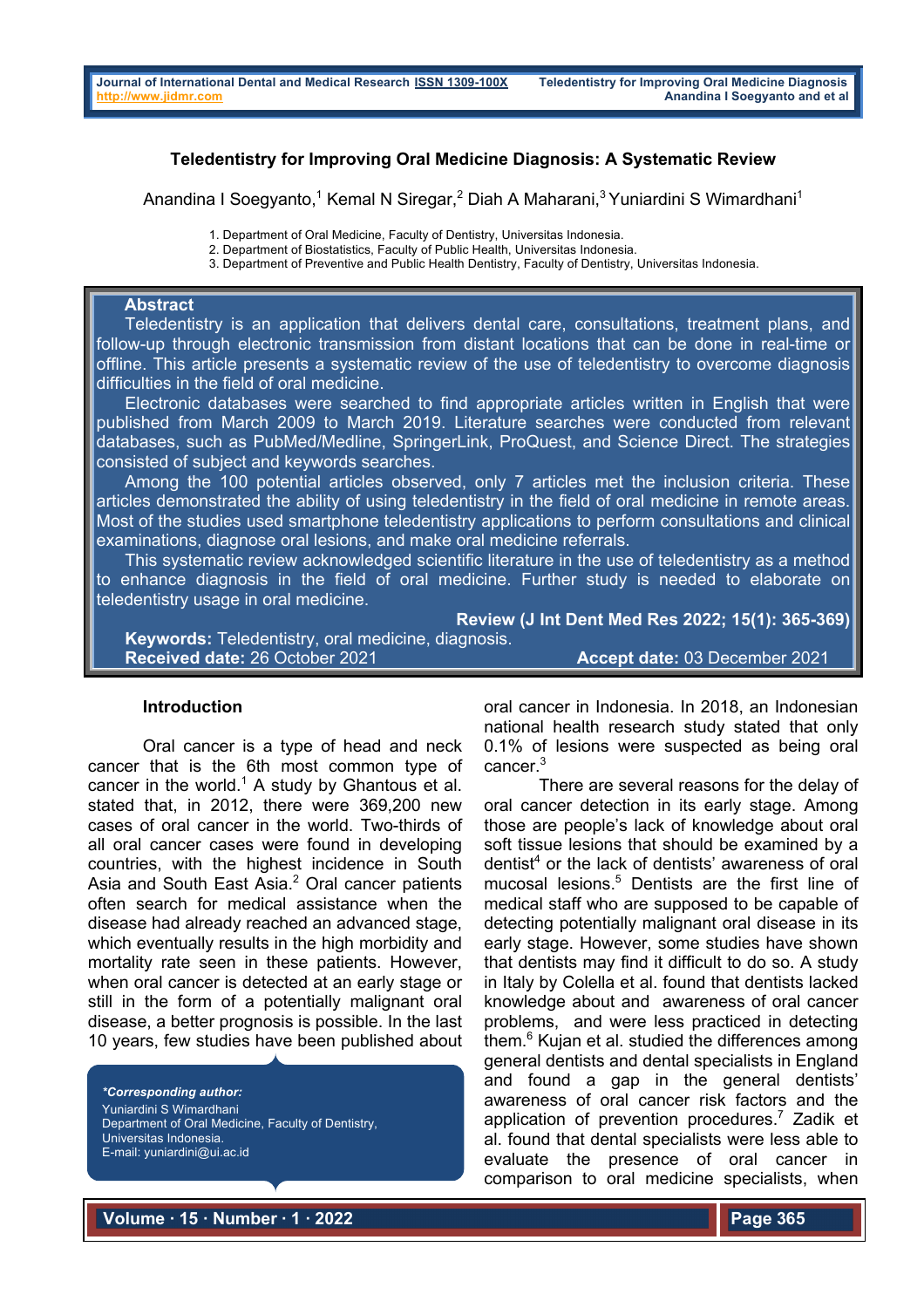interpreting pictures of oral mucosal lesions. <sup>8</sup> To date, there are no studies on Indonesian dentists' capability to detect oral mucosal lesions, especially oral premalignant lesions, and the associated influencing factors. As an archipelago, Indonesia has 31 dental schools with 35,854 dentists, of which 89% are general practitioners and 4% are oral medicine specialists. The low number of Indonesian oral medicine specialists and the geographical condition of this archipelago country might contribute to the delayed detection of oral cancer in dental patients. These conditions are obstacles to implementing a dental safety net for populations in remote areas that are difficult for dental health services personnel to reach. $^9$ 

The difficulties in accessing dental health services, especially dental specialists, are not just experienced in a developing country, such as Indonesia. Some developed countries that have vast remote areas, such as Australia, Ireland, and Canada, also experience the same problems.10–12 In these developed countries, an improvement of information technology in dentistry, an application known as teledentistry, is used to overcome these problems.<sup>13</sup>

Teledentistry is an application that provides dental care, consultations, treatment plans, and follow-up in real-time or offline through electronic transmission from a distant location.<sup>14</sup> This application is used to establish diagnostic accuracy and to make referrals for health professionals in remote areas or those located far from a health specialist. Teledentistry can be a very useful, effective, and efficient tool in developed countries with vast, remote areas.

In the past few years, there have only been studies on using teledentistry to detect dental caries; few studies have reported on the use of teledentistry in oral medicine.

This article aims to present a systematic review of the literature on the use of teledentistry in the field of oral medicine in order to overcome diagnosis difficulties, especially in detecting oral lesions and potentially malignant oral disorders.

# **Materials and methods**

# **Search Strategy**

In this study, teledentistry in oral medicine is defined as the use of communication and information technologies to provide clinical services in the field of oral medicine from a

**Volume ∙ 15 ∙ Number ∙ 1 ∙ 2022**

distance. Electronic databases were searched to find relevant articles, written in English, and published from March 2009 to March 2019. Literature searches were conducted using PubMed/Medline, SpringerLink, ProQuest, and Science Direct. The strategy included subject and keyword searches. The search query included teledentistry, oral medicine, oral lesion, oral disease, and diagnosis.

# **Selection Criteria**

Studies were included if they addressed the use of information technology in the oral medicine field, such as smart phones and applications, digital photography, e-mail, and applications designed especially for teledentistry. Studies were excluded if they only investigated the management of oral hard tissue. Studies were also excluded if they provided insufficient information, only included the abstract, or were systematic reviews or case reports.

Based on the identified criteria, possible appropriate articles were determined first by examining the title and abstracts from the database searches. Complete articles were then retrieved and assessed for relevance. When the articles did not meet the inclusion criteria, they were excluded. The inclusion and exclusion criteria consistent with this review's purpose are outlined in Table 1.

| <b>Criterion</b>   | <b>Inclusion</b>                                                                                                                                           | <b>Exclusion</b>                 |  |
|--------------------|------------------------------------------------------------------------------------------------------------------------------------------------------------|----------------------------------|--|
| Time period        | March 2009 to March 2019                                                                                                                                   | Any study outside<br>these dates |  |
| Language           | English                                                                                                                                                    | Non-English                      |  |
| Type of article    | Journals, articles, conference<br>proceedings and availability of<br>documents (free) and published<br>through the field of dentistry<br>and oral medicine | Other publication and<br>paid    |  |
| <b>Study focus</b> | Oral lesion, oral disease, oral<br>medicine                                                                                                                | Other lesions                    |  |
| Area of interest   | Teledentistry                                                                                                                                              | Non-teledentistry                |  |
| Setting            | Any                                                                                                                                                        | None                             |  |

**Table 1.** Inclusion and exclusion criteria.

# **Data Extraction and Outcome Measure**

The articles were reviewed and a data extraction form was used to include details pertaining to the study quality, such as study design, country or location of the study, number of subjects, and the study result.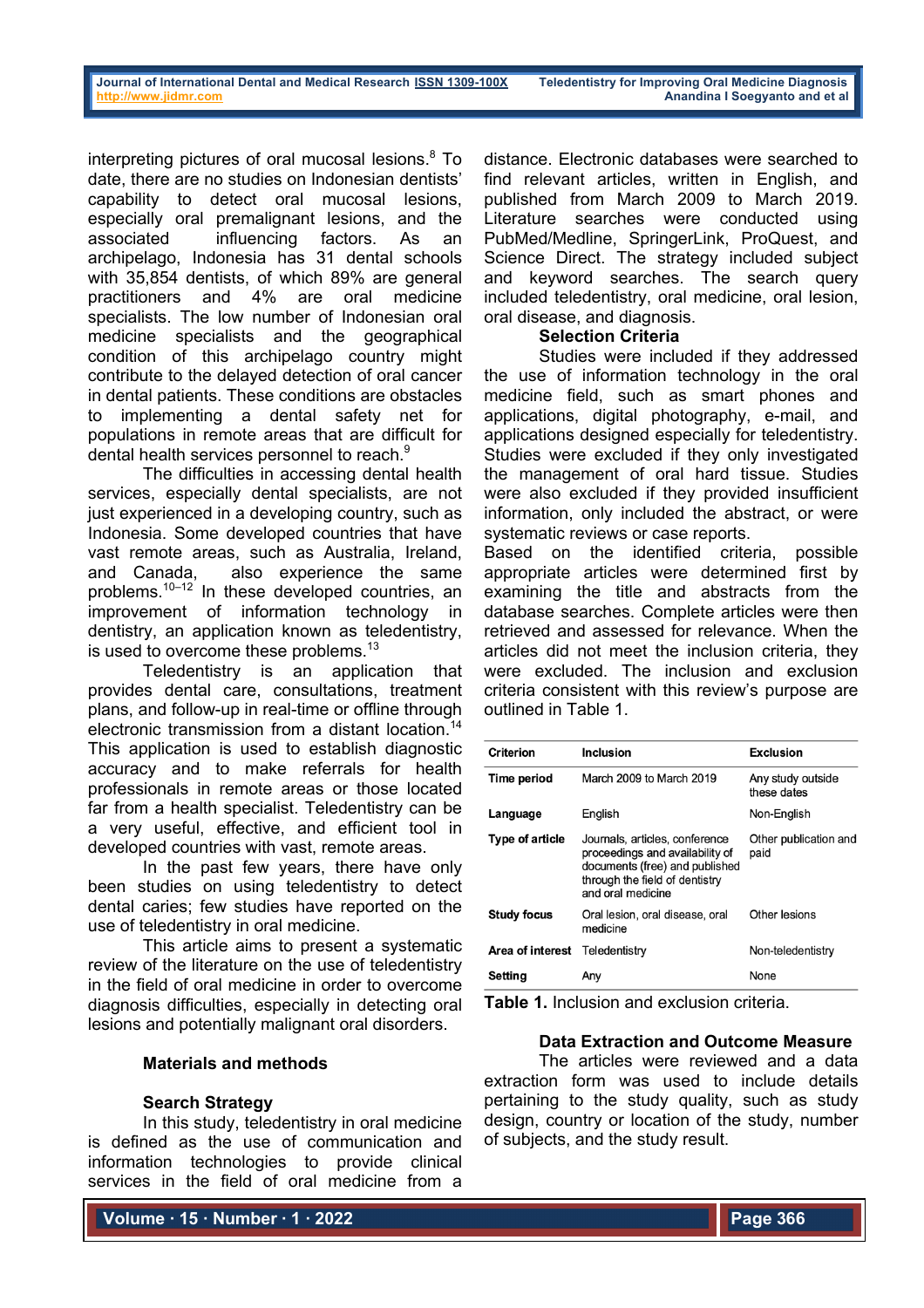### **Results**

Initially, 103 records were identified, which resulted in 100 articles after duplicates were removed. Of these, 93 articles were excluded since they did not correspond to the aim of this systematic review. As shown in Figure 1, only 7 of the 100 eligible studies were retained and included in this study.<sup>15–21</sup> Since only 7 studies on the use of teledentistry in the field of oral medicine were published from 2010 to 2019, its use in the oral medicine field is both recent and infrequent Table 2.

# **Location**

Of the 7 studies analyzed, 3 were performed in developed countries: Italy, Australia, and Ireland. Four studies were performed in developing countries. Among the developed countries, three countries, Brazil, Australia, and India, have a vast area that encompasses more than 3 million square kilometers. Only Ireland can only be considered to be an archipelago country. These studies showed the ability of using teledentistry to reach remote areas.



**Figure 1.** Selection process of the studies.

#### **Technology Used in Teledentistry**

The studies in this literature review mostly investigated using the teledentistry application on a smartphone. Two studies used the WhatsApp® application, which showed the facilitation of faster communication provided by teledentistry,  $15$  with substantial agreement in comparison to clinical examination.<sup>17</sup> Two studies used a smartphone camera to take pictures of oral lesions to be sent or temporarily stored before being examined by

**Volume ∙ 15 ∙ Number ∙ 1 ∙ 2022**

specialists in a distant location or at a different time.<sup>19,21</sup> One study used e-mail to send oral lesion pictures to a distant consultant, which achieved 80% sensitivity.18 The study in Australia used an application especially designed for teledentistry, which was using a smartphone and cloud-based store-and-forward technology.<sup>19</sup>

## **The Use of Teledentistry in Oral Medicine**

Most of the studies used teledentistry in oral medicine for diagnostic purposes or for screening oral lesions and potentially malignant oral diseases. However, one study also used teledentistry to deliver continuing oral medicine education to improve dental professionals' knowledge about oral cancer detection.16 All the studies involved dental or medical professionals applying teledentistry, but one study also involved patients;<sup>15</sup> that study found that WhatsApp and similar applications can facilitate daily interactions between patients and dentists.

| <b>ID</b>                  | <b>Year of</b><br>publication | Year range<br>of the<br>study | Country<br>of the<br>study | Technology<br>used in<br>teledentistry                              | Main study finding                                                                                                                                                        |
|----------------------------|-------------------------------|-------------------------------|----------------------------|---------------------------------------------------------------------|---------------------------------------------------------------------------------------------------------------------------------------------------------------------------|
| Bradley et al.             | 2010                          | 2010                          | Northern<br><b>Ireland</b> | Video, digital<br>photography                                       | Teledentistry can be used in the<br>management of patients with oral<br>mucosal disease                                                                                   |
| Torres-Pereira et al. 2012 |                               | 2012                          | Southern<br><b>Brazil</b>  | E-mail                                                              | The sensitivity of tele-diagnosis<br>using e-mail from distant<br>consultants can achieve 80%<br>sensitivity                                                              |
| Estai et al.               | 2015                          | 2015                          | Australia                  | Smartphone and<br>cloud-based<br>store and<br>forward<br>technology | Good concordance between<br>teledental and face-to-face oral<br>assessment                                                                                                |
| Petruzzi et al.            | 2016                          | 2013-2015                     | Italy                      | WhatsApp                                                            | WhatsApp and similar applications<br>can facilitate daily patient-doctor<br>interaction and provide faster<br>clinical communication between<br>oral health professionals |
| Roxo-Goncalves             | 2017                          | 2014-2015                     | <b>Brazil</b>              | e-learning<br>education<br>platform                                 | Teledentistry can be used to deliver<br>continuing oral medicine education<br>to improve better knowledge in oral<br>cancer detection                                     |
| Haron                      | 2017                          | 2017                          | Malaysia                   | Mobile phone                                                        | Teledentistry can be integrated into<br>clinical settings for patient<br>management                                                                                       |
| Vinayagamoorthy 2019       |                               | Jan-Jun<br>2017               | India                      | WhatsApp                                                            | Screening for OPMD comparison<br>between clinical exam and<br>WhatsApp resulted in a substantial                                                                          |

**Table 2.** Details of the included set of articles in the systematic review.

## **Discussion**

The findings of this systematic review show that teledentistry is a new approach that can overcome the difficulty in the field of oral medicine felt by dental health professionals. Despite the differences or variations used in each study, all used the advancement in

agreement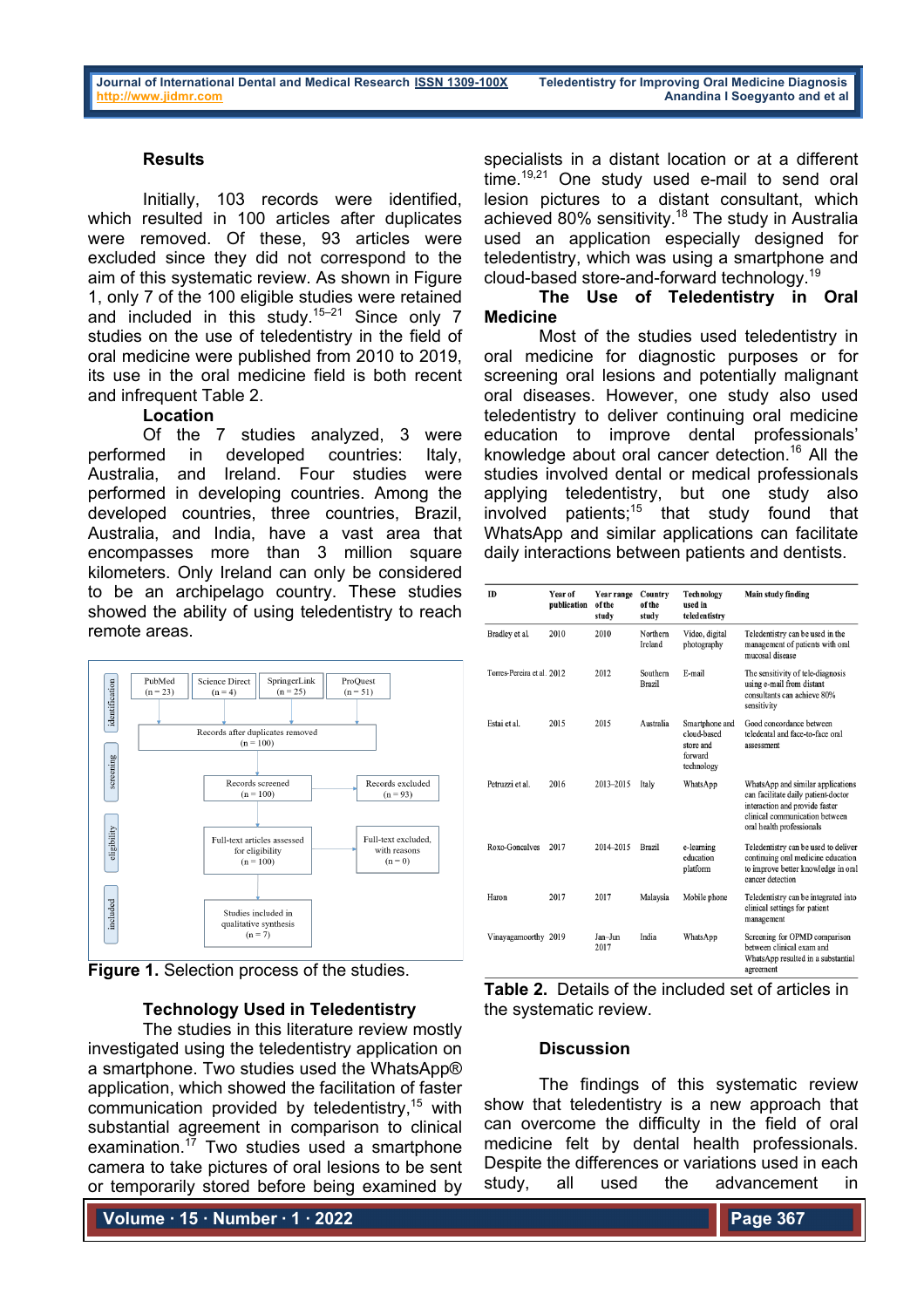telecommunication services and technology to alleviate the difficulty of experienced by health services personnel, especially in oral medicine, in rural or remote areas. Variations in the uses of smartphones, e-mails, and special applications designed for teledentistry can be attributed to the ability and provided resources of each study.

WhatsApp is a common smartphone application that can be used by health professionals and patients to enhance communication on a daily basis; it is also useful in terms of teledentistry.<sup>15,17</sup> Smartphones with a digital camera are useful for taking photos, sending them for distant consultation, or storing them before the specialist can access and review them. The use of mobile phones or smartphones with applications, such as WhatsApp, seems to enhance the ability of dental practitioners to use teledentistry in their daily practice.

The reviewed studies showed that the use of teledentistry may enhance the accuracy for screening potentially malignant oral disorders.<sup>17,21</sup> Teledentistry can also be used to promote continuing dental education in oral medicine, which has been shown to improve health professionals' ability to detect oral cancer.<sup>16</sup> Teledentistry is offered to solve the problem of uneven dentist distribution throughout vast areas of a country to enhance the early diagnosis of oral cancer premalignant oral lesions. The low ability of general practitioner dentists to diagnose oral lesions causes a delay in identifying them or referring patients for care; this is especially true for malignant oral lesions, resulting in high morbidity and mortality in patients. A study to determine the types of difficulties faced by general practitioner dentists could help design the appropriate model of teledentistry to be applied. A systematic review by da Costa Flores et al. assessed the efficacy of teledentistry to improve care related to diagnosis and management of oral lesions, but it also admitted the need for further study regarding this matter.<sup>22</sup>

Despite all the advantages of teledentistry, existing concerns and challenges should be carefully considered.<sup>23</sup> Revisiting regulations, developing guidelines, and reaching consensus among countries should be encouraged to overcome any disadvantages that might occur in mobile health. Technical issues, the lack of funding, consent issues, and cognitive impairment of personnel involved in teledentistry

are other challenges that might be barriers to implementing teledentistry. $24$  Integration of teledentistry in primary oral health care has the potential to address the dental needs and access-to-care of rural communities.10

More research is needed to provide evidence of the benefits of teledentistry, especially in Indonesia, which is one of the largest archipelagos where oral health is still a burden.25,26 Exploration of dentists' perceptions, willingness, preparedness, and concerns, and the development of an appropriate model of teledentistry are focus areas of studies that need to be conducted as a basis of teledentistry implementation in Indonesia.

## **Conclusions**

This systematic review identified scientific literature on the use of teledentistry in the field of oral medicine. Most of the reviewed studies used teledentistry for consultations, clinical examinations, diagnosing oral lesions, and making oral medicine referrals.

### **Acknowlrdgements**

This work was supported by Universitas Indonesia research grant NKB-599 / UN2.RST / HKP.05.00 / 2020.

# **Declaration of Interest**

The authors report no conflict of interest.

### **References**

- 1. Warnakulasuriya S. Global epidemiology of oral and oropharyngeal cancer. Oral Oncol. 2009;45(4-5):309-16.
- 2. Ghantous Y, Abu Elnaaj I. Global incidence and risk factors of oral cancer. Harefuah. 2017;156(10):645-9.<br>Kemenkes RI. LaporanNasional F
- 3. Kemenkes RI. LaporanNasional RKD2018 FINAL.pdf. Riskesdas 2018. 2018:182-3.
	- http://labdata.litbang.kemkes.go.id/images/download/laporan/R KD/2018/Laporan\_Nasional\_RKD2018\_FINAL.pdf. Indonesian.
- 4. Mcleod NMH, Saeed NR, Ali EA. Oral cancer: Delays in referral and diagnosis persist. Br Dent J. 2005;198(198):681-4.
- 5. Ergun S, Özel S, Koray M, Kürklü E, Ak G, Tanyeri H. Dentists' knowledge and opinions about oral mucosal lesions. Int J Oral Maxillofac Surg. 2009;38(12):1283-8.
- 6. Colella G, Gaeta GM, Moscariello A, Angelillo IF. Oral cancer and dentists: Knowledge, attitudes, and practices in Italy. Oral Oncol. 2008;44(4):393-9.
- 7. Kujan O, Duxbury A, Glenny A, Thakker N, Sloan P. Opinions and attitudes of the UK's GDPs and specialists in oral surgery, oral medicine and surgical dentistry on oral cancer screening. Oral Dis. 2006;12(2):194-9.
- 8. Zadik Y, Orbach H, Panzok A, Smith Y, Czerninski R. Evaluation of oral mucosal diseases: Inter- and intra-observer analyses. J Oral Pathol Med. 2012;41(1):68-72.

**Volume ∙ 15 ∙ Number ∙ 1 ∙ 2022**